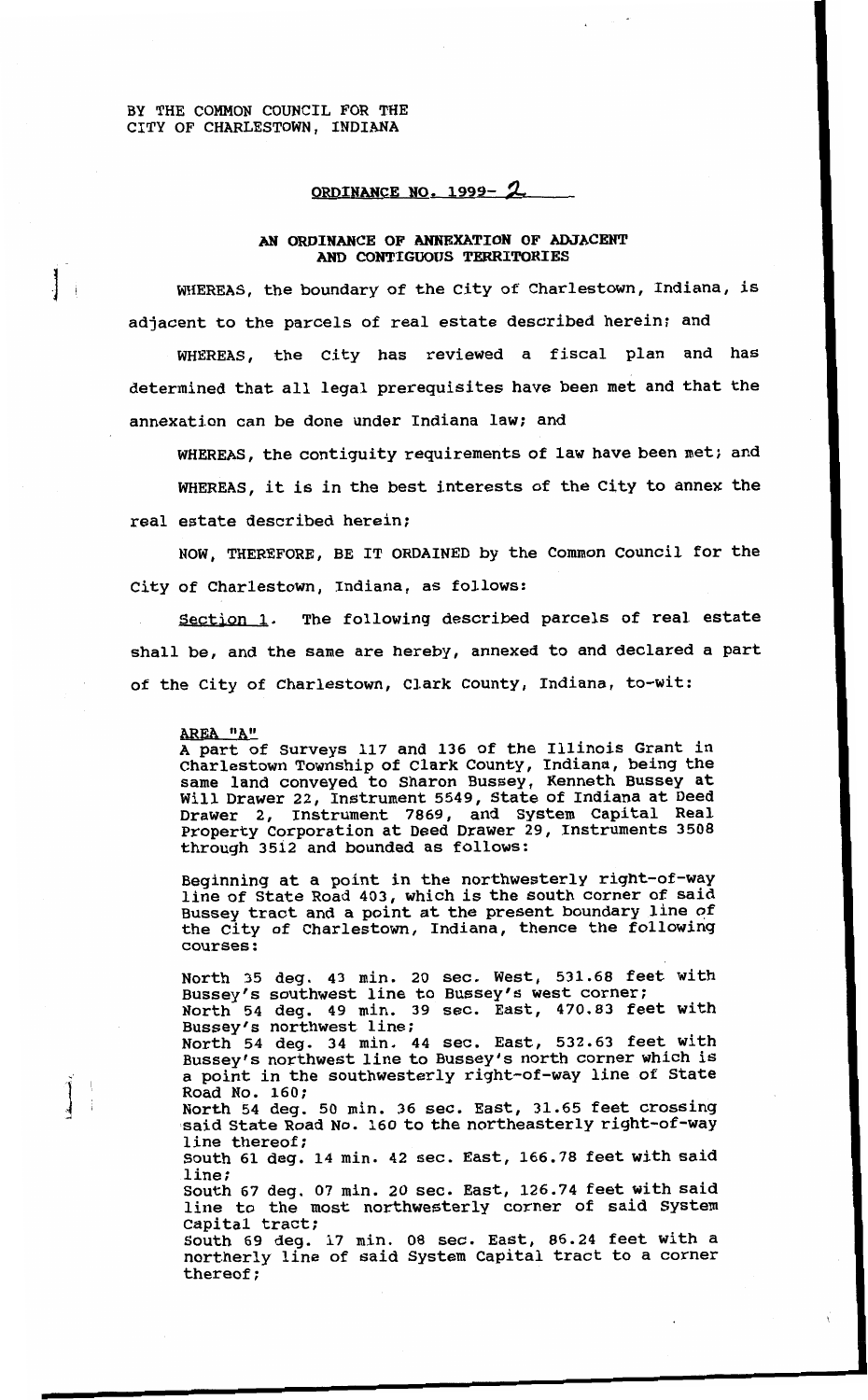South **74** deg. **05** min. **47** sec. East, **130.76** feet with a northerly line of said System Capital tract to a corner thereof ;

North **15** deg. **42** min. **37** sec. East, **40.00** feet with a westerly line of said System Capital tract to a corner thereof;

South **77** deg. **42** min. **38** sec. East, **210.33** feet with a northerly line of said System Capital tract to a corner thereof which is a point in the west right-of-way line of State Road No. **3** which is the present boundary line of the City of Charlestown;

less, with the easterly line of said System Capital tract and the present boundary line of Charlestown; South 05 deg. 48 min. 00 sec. West, 40.07 feet more or **Integrated Western Contract** 

South **02** deg. **50** min. **59** sec. West, **65.90** feet more or less, with the easterly line of said System Capital tract and the present boundary line of Charlestown to a point in said northwesterly line of State Road **403** which is the present boundary of Charlestown:

South **59** deg. 11 min. **40** sec. West, **124.25** feet more or less, with the southeasterly line of said System Capital tract, which is the northwesterly right-of-way line of State Road No. **403,** which is also the present boundary line of Charlestown;

South **81** deg. **59** min. **14** sec. West, **17.85** feet more or less, with the southeasterly line of said System Capital tract, which is the northwesterly right-of-way line of State Road No. **403,** which is also the present boundary line of Charlestown;

South 61 deg. **02** min. **12** sec. west, **21.82** feet more or less, with the southeasterly line of said System Capital tract, which **is** the northwesterly right-of-way line of State Road No. **403,** which is also the present boundary line of Charlestown;

South **25** deg. **18** min. **53** sec. West, **41.94** feet more or less, with the southeasterly line of said State of Indiana tract, which is the northwesterly right-of-way line of State Road No. **403,** which is also the present boundary line of Charlestown;

South 61 deg. **54** min. 30 sec. West, **225.00** feet more or less, with the southeasterly line of said State of Indiana tract, which is the northwesterly right-of-way line of State Road No. **403,** which is also the present boundary line of Charlestown;

South **62** deg. 00 min. **57** sec. West, **146.17** feet more or less, with the southeasterly line of said Bussey tract, which is the northwesterly right-of-way line of State Road No. **403,** which is also the present boundary line of Charlestown;

South **59** deg. **57** min. **33** sec. West, **407.22** feet more or less, with the southeasterly line of said Bussey tract; which is the northwesterly right-of-way line of State Road No. **403,** which is also the present boundary line of Charlestown;

South **58** deg. **30** min. **28** sec. West, **289.67** feet more or less, with the southeasterly line of said Bussey tract, which is the northwesterly right-of-way line of State Road No. **403,** which is also the present boundary line of Charlestown;

South **55** deg. 00 min. **18** sec. West, **62.65** feet more or less, with the southeasterly line of said Bussey tract, which is the northwesterly right-of-way line of State Road No. **403,** which is also the present boundary line of Charlestown;

I

South **55** deg. **05** min. **14** sec. West, **73.96** feet more or less, with the southeasterly line of said Bussey tract, which is the northwesterly right-of-way line of State Road No. **403,** which is also the present boundary line of Charlestown to the True Place of Beginning.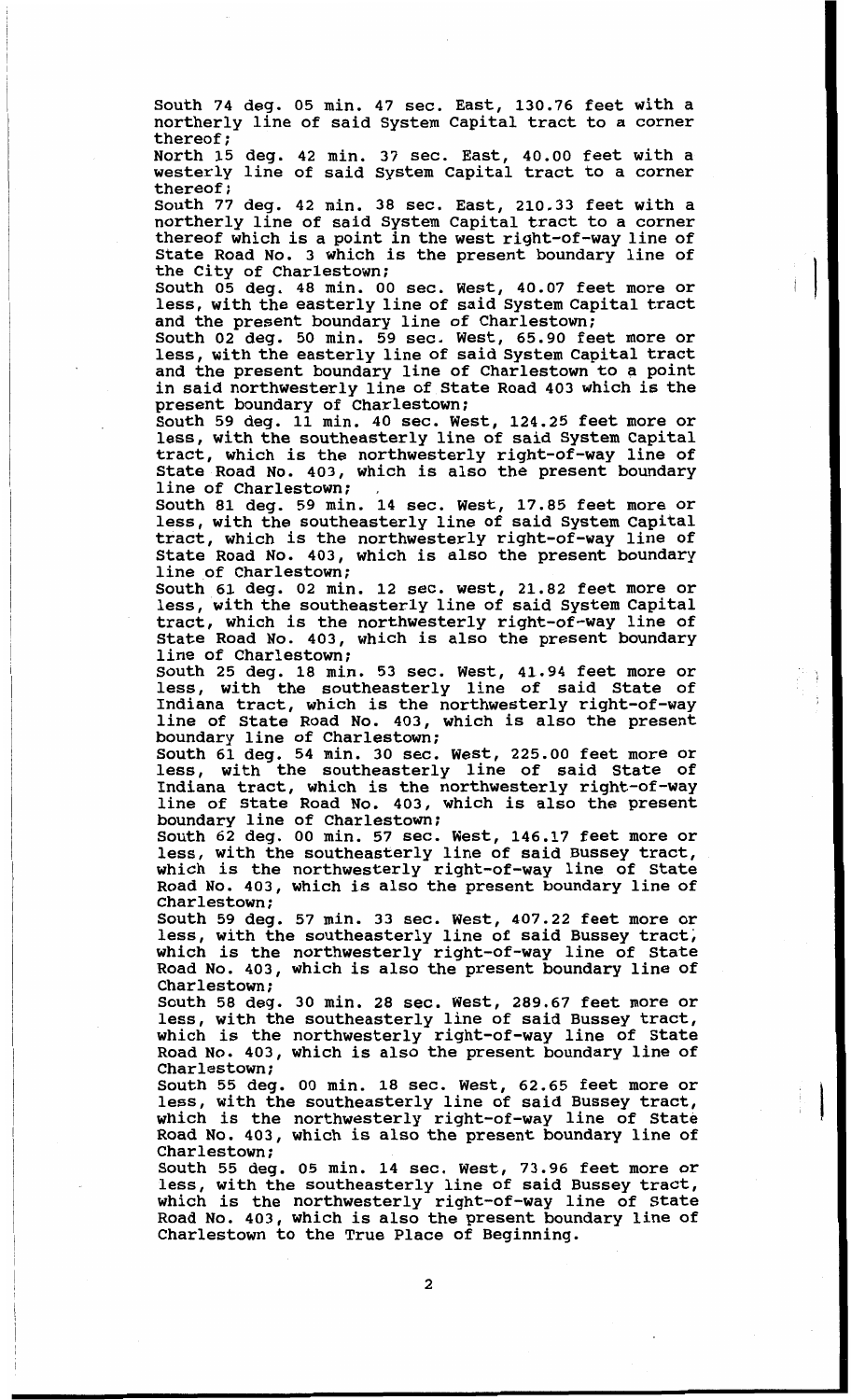**AREA "B"** 

**I** 

**A part of Survey No. 137 of the Illinois Grant of Clark County, Indiana, and bounded as follows:** 

**Beginning at the south corner of Lot 40 of the unrecorded plat of Glendale Heights Subdivision, thence the following courses of the boundary:** 

**North 53 deg. 01 min. 00 sec. East 120 feet along the southeast line of said Lot 40 to the east corner of said lot;** 

**North 36 deg. 59 min. 00 sec. West, 224 feet along the northeast line of the unrecorded plat of Glendale Heights Subdivision to the south corner of Lot 45 of Glendale Heights Subdivision, First Addition, Plat Book 12, page 9 in the Office of the Recorder;** 

**North 53 deg. 01 min. 00 sec. East 150 feet along the southeast line of Lots 45 and 46 of said Subdivision (First Addition) to east corner of Lot 46;** 

**North 36 deg. 59 min. 60 sec. West, 165.00 feet along the northeast line of said Lot 46 crossing Locust Drive;** 

**North 53 deg. 01 min. 00 sec. East, 100.00 feet along the southeast line of Lot 91 of said Subdivision to the east corner of said Lot:** 

**North 36 deg. 59 min. 00 sec. West, 345.00 feet along the northeast line of Lots 87 through 91 to the south corner of Lot 85 of said Subdivision;** 

**North 53 deg. 01 min. 00 sec. West, 232.02 feet along the southeast line of Lots 83 through 85 of said Subdivision to the westernmost corner of Lot 219 of Glendale Heights Subdivision, Third Addition, Plat Book 9, page 28;** 

**South 3 deg. 03 min. 43 sec. East, 415.76 feet along the southwest lines of Lots 213 through 219 of said Subdivision, Third Addition, to the south corner of said Lot 213, thence across Locust Drive;** 

**South 5 deg. 45 min. 54 sec. East, 162.65 feet along the west line of Lot 212;** 

**South 36 deg. 59 min. 00 sec. East, 355.38 feet along the southwest lines of Lots 199 through 201 of said Third Addition to the south corner of said Lot 201 being the northwest right-of-way line of Bohart Lane;** 

**South 52 deg. 36 min. 05 sec. West, 135.71 feet along said right-of-way to the south corner of Harris at Deed Drawer 30, Instrument No. 23864, being in the northeast line of Lot 41 of Glendale Heights unrecorded subdivision;** 

**North 36 deg. 59 min. 00 sec. West, 107.00 feet along the northeast line of said Lot 41 to the north corner of said lot;** 

**South 53 deg. 01 min. 00 sec. West, 10.00 feet along the northwest line of said Lot 41;** 

**South 18 deg. 48 min. 20 sec. West, 169.29 feet along a northwest line of said lot to the northeastern right-ofway of Glendale Drive;** 

**North 36 deg. 59 min. 00 sec. West, 80.00 feet along said right-of-way to the True Place of Beginning.** 

**The above described line is all existing City boundary. That is, the tract is completely surrounded by the City of Charlestown.** 

**AREA "C"** 

**A part of Survey No. 96 of the Illinois Grant of Clark County, Indiana and bounded as follows:** 

**Commencing at the most northeasterly corner of the Charlestown Industrial Complex being in the centerline of Pike Street, in the present City Boundary line, thence the following courses:**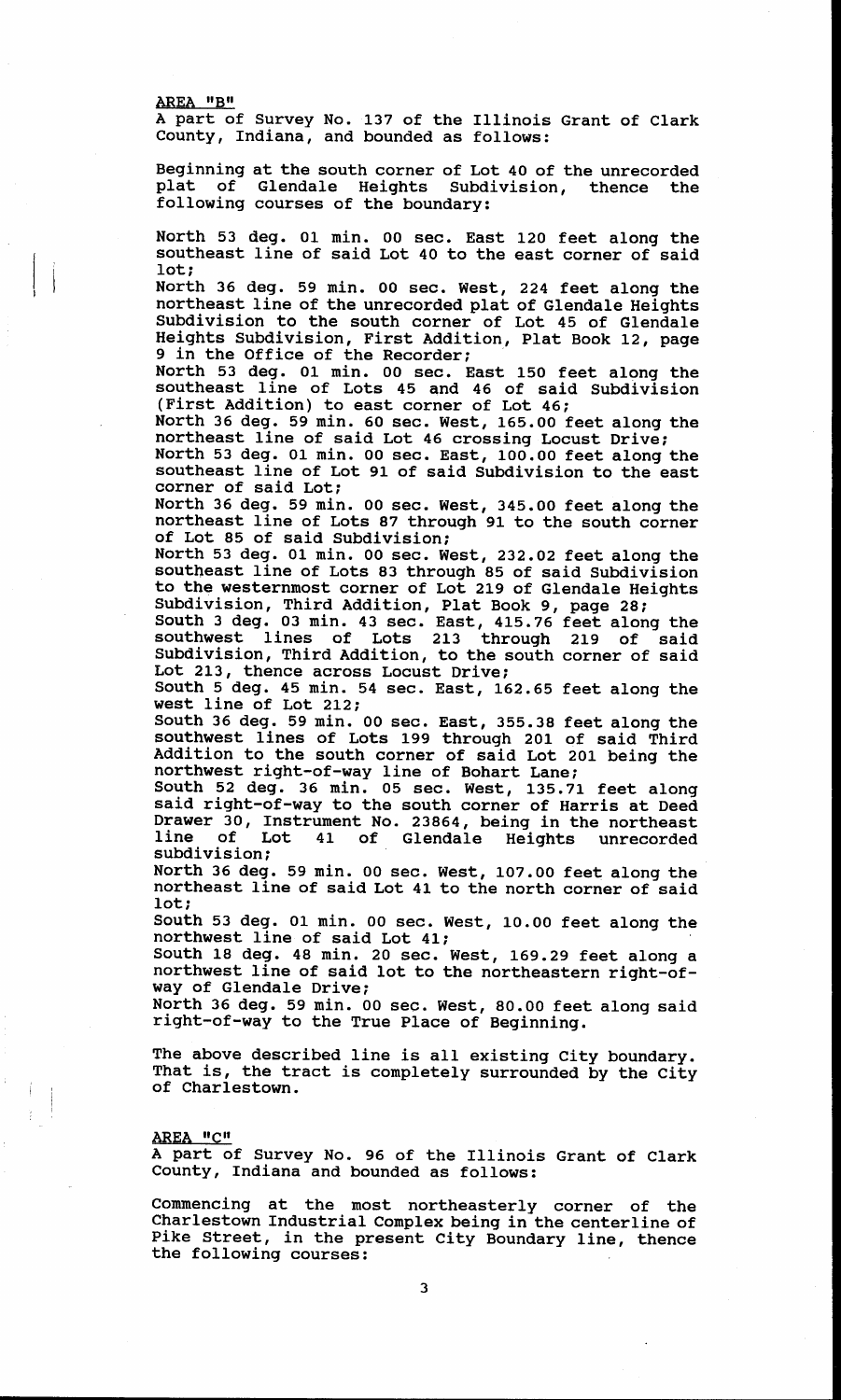**South 22 deg. 46 min. 36 sec. West, 168.38 feet with said centerline to the north corner of tract conveyed to Big G. Supply Inc. at Deed Drawer 25, Instrument No. 6298;** 

**Thence the following courses of the boundary:** 

**North 22 deg. 39 min. 23 sec. East, 150 feet along the east right-of-way line of Pike Street, which is the City boundary line, to the west corner of a tract conveyed to Superior Vault Company Inc. at Deed Drawer 25, Instrument No. 1380;** 

**North 22 deg. 39 min. 23 sec. East, 93.21 feet along said right-of-way, which is the City boundary line, to the west corner of a tract conveyed to Superior Vault Company Inc.** 

**North 22 deg. 57 min. 00 sec. East, 240.00 feet along said right-of-way, which is the City boundary line, to the west corner of Tract IV conveyed to Jamison at Deed Drawer 18, Instrument No. 6853;** 

**North 22 deg. 57 min. 00 sec. East, 463.00 feet, more or less, which is the City boundary line, to the west corner of Tract III of Jamison at Deed Drawer 18, Instrument No. 6853 along said right-of-way;** 

**South 66 deg. 47 min. 00 sec. East, 118.2 feet leaving said right-of-way along the southwest line of said Tract III, which is the City boundary line, to the south corner of said tract being the western right-of-way of the CSX Railroad** ;

**South 22 deg. 55 min. 53 sec. West, 463.00 feet along said CSX right-of-way to the west corner of said Jamison Tract IV;** 

**South 23 deg. 13 min. West, 240.00 feet leaving said Jamison tract, with said CSX Railroad right-of-way and a tract conveyed to Superior Vault at Deed Drawer 24, Instrument No. 28;** 

**South 22 deg. 55 min. 53 sec. West, 93.8 feet along said railroad right-of-way and a tract conveyed to Superior Vault at Deed Drawer 25, Instrument No. 1380;** 

**South 22 deg. 39 min. 23 sec. West, 150 feet along said western right-of-way, and the southeastern line of a tract conveyed to Superior Vault at Deed Drawer 28, Instrument No. 16163;** 

**South 23 deg. 39 min. 11 sec. West, 250.0 feet leaving said Superior Vault tract, along said western right-ofway and the southeastern line of a tract conveyed to Big G Supply at Deed Drawer 25, Instrument No. 6298;** 

**South 66 deg. 20 min. 49 sec. East, 30.0 feet;** 

**South 23 deg. 39 min. 11 sec. West, 861.34 feet to the northern line of a tract conveyed to Kendall L. and Sandra S. Hostettler at Deed Drawer 30, Instrument No. 2503;** 

**South 23 deg. 39 min. 11 sec. West, 354.62 feet leaving said Big G Supply, with said Hostettler along said western right-of-way line to Hostettler's south corner in the City boundary line;** 

**North 73 deg. 24 min. 36 sec. West, 20.0 feet with the City boundary line to the western right-of-way of Pike Street;** 

**North 16 deg. 40 min. 05 sec. East, 346.36 feet with the City boundary line leaving said railroad's western rightof-way, with said Pike Street right-of-way to the southern line of said Big G Supply tract conveyed at Deed Drawer 25, Instrument No. 6268;** 

 $\cdot$   $\cdot$   $\cdot$   $\cdot$ 

**North 16 deg. 40 min. 05 sec. East, 169.19 feet with the City boundary line leaving said Hostettler tract, with said Big G Supply tract, along said Pike Street right-ofway;** 

**North 18 deg. 57 min. 36 sec. East, 500.00 feet with the City boundary line along said Pike Street right-of-way; North 22 deg. 46 min. 36 sec. East, 458.46 feet with the**